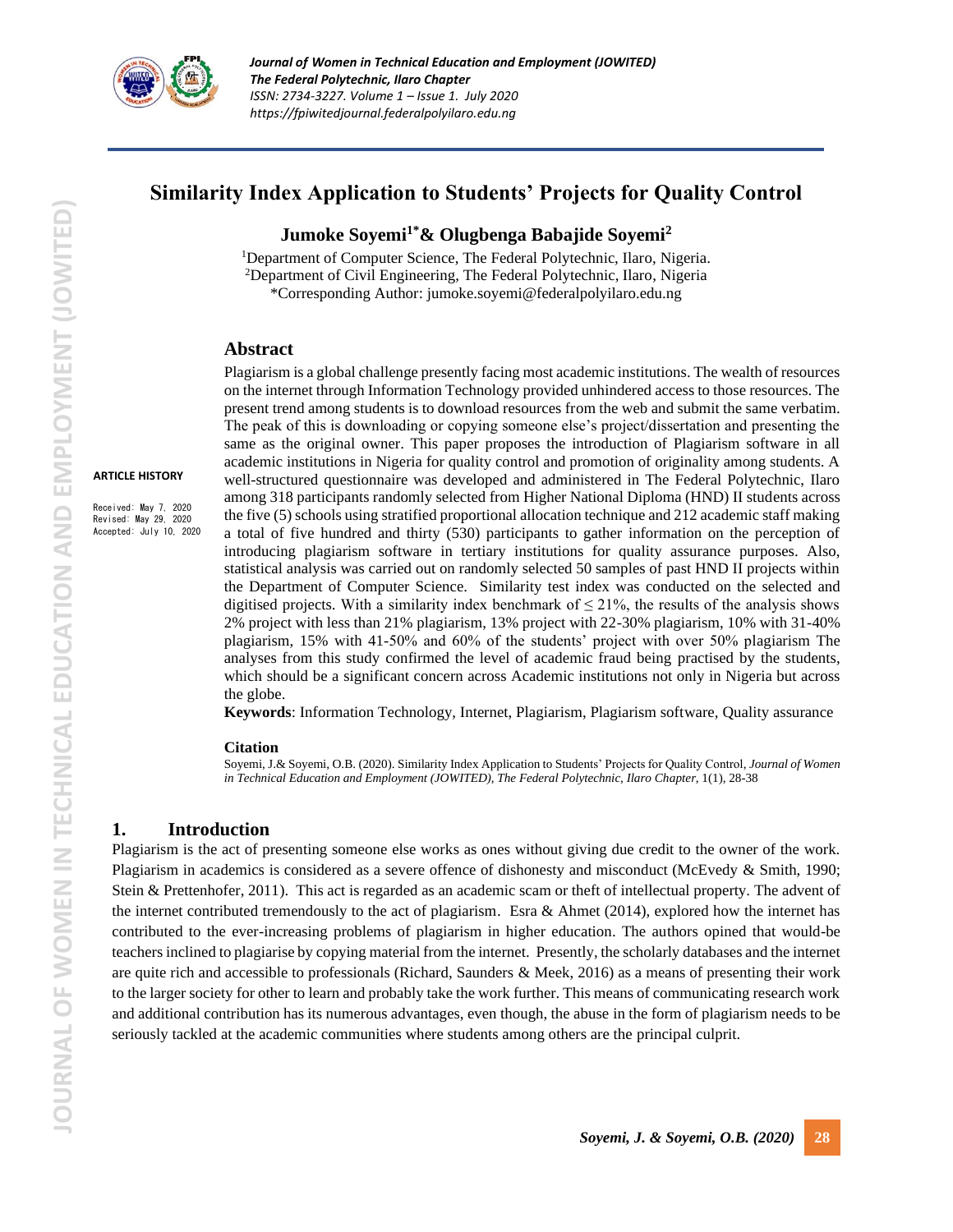

Plagiarism in academic institutions brings about loss of integrity, ethics, honesty, and downgrading institution of learning. Plagiarism has become a reoccurring challenge facing virtually all institutions of higher education globally. Resources are readily available online, which poses significant advantages and challenges in academia. Materials are carelessly copied without due reference to the original owner. This is common among both teachers and students. Assignments, term papers and projects/dissertations are downloaded and submitted without proper referencing. The inability of both teachers and students these days to do extra work has led to a sharp rise in stealing materials from all sources, particularly from the internet. They look for the easiest way out of every situation, especially with the awareness that the internet is available for any resource required for their work. This should have been to their advantage if the resources downloaded are sieved out, put to proper use, and adequately referenced.

There are various types of plagiarism. Word-for-word plagiarising is a type of plagiarism where someone else's work or write up is presented as one's idea. Plagiarising by paraphrasing is a type of plagiarism in which someone's idea is stated in one's own words without referencing the owner of the idea. A different kind of Plagiarism is Mosaic Plagiarism, here phrases and terms are taken directly from the source and then combined with one's prose. The lifted words are usually written in italics (Cavano, 2011). To curb the act of plagiarism, some software/checker tools have been developed to detect and look at similarity index between one's work and the wealth of resources available online. The software uses the internet to search through databases. Virtually, all plagiarism software works the same way because the act of detecting plagiarism is more of similarity detection or text matching that seeks similar words between two or more documents. The difference is in how each one of them carries out the check and the mode of presentation of the result. Examples of these similarity software checker are Turnitin, Viper, Grammarly, Plagscan, Whitesmoke, Article checker, Duplichecker, Plagiarismcheck, SmallSEOTools, Plagium, Plagiarism checker, Paperrter, Dustball, Plagiarism checker plugin for WordPress, CheckForPlagiarism.net, Copyscape, Search engine reports, Plagiarisma.net, Plagtracker, DMCA scan and webconf (DigitalGYD, 2018).

The bedrock and the power of any nation lie in the quality of research conducted in their academic institutions. Researches and discoveries are meant to emerge from academia, and such findings are what serve as input to the industries and policy formulations for implementation. Consequently, if the backbone of scientific and technological discoveries is decaying, then such a nation is heading for socio-economic disaster. In the work of Carroll & Zetterling (2009), it was discovered that plagiarism had become an international issue, and many academics realise the big challenge with digitised resources on the internet, global communication and search engines on the increase. Also, in the study by Heyman (2000), 38% plagiarism was found in the works of students at Rutgers University, which supported the anxiety. Regrettably, this act is not limited to students alone; it is also becoming rampant among researchers, teachers and academics.

A project is an individual or joint study that is planned carefully and researched on by students (Thomas, 2009). It consists of solid and organised efforts motivated by a perceived opportunity when facing a problem, a need or a desire (Turner & Müller, 2003). The completion and submission of a project is a requirement for the award of a college degree and graduation in all tertiary institution of learning. At the master's level, a dissertation is required, and at the PhD level, a thesis is a requirement. At these various levels, submission of a write up is a requirement. Unfortunately, it has been observed by Debnath *et al*. (2012), that students are getting very lazy in carrying out their research and most of the submitted research works are unoriginal to qualify them for the degree so desired. (Soyemi & Isinkaye, 2017). The trend is becoming more and more every day as a result of the wealth of resources available online. Therefore, having students presenting unoriginal research work is bad enough, and the inability to find an immediate solution would impact negatively on the nation. Cryer (1997), stated that developing originality can be achieved through learning and the use of lateral thinking and creative skills to bring about creativity and enabling a period of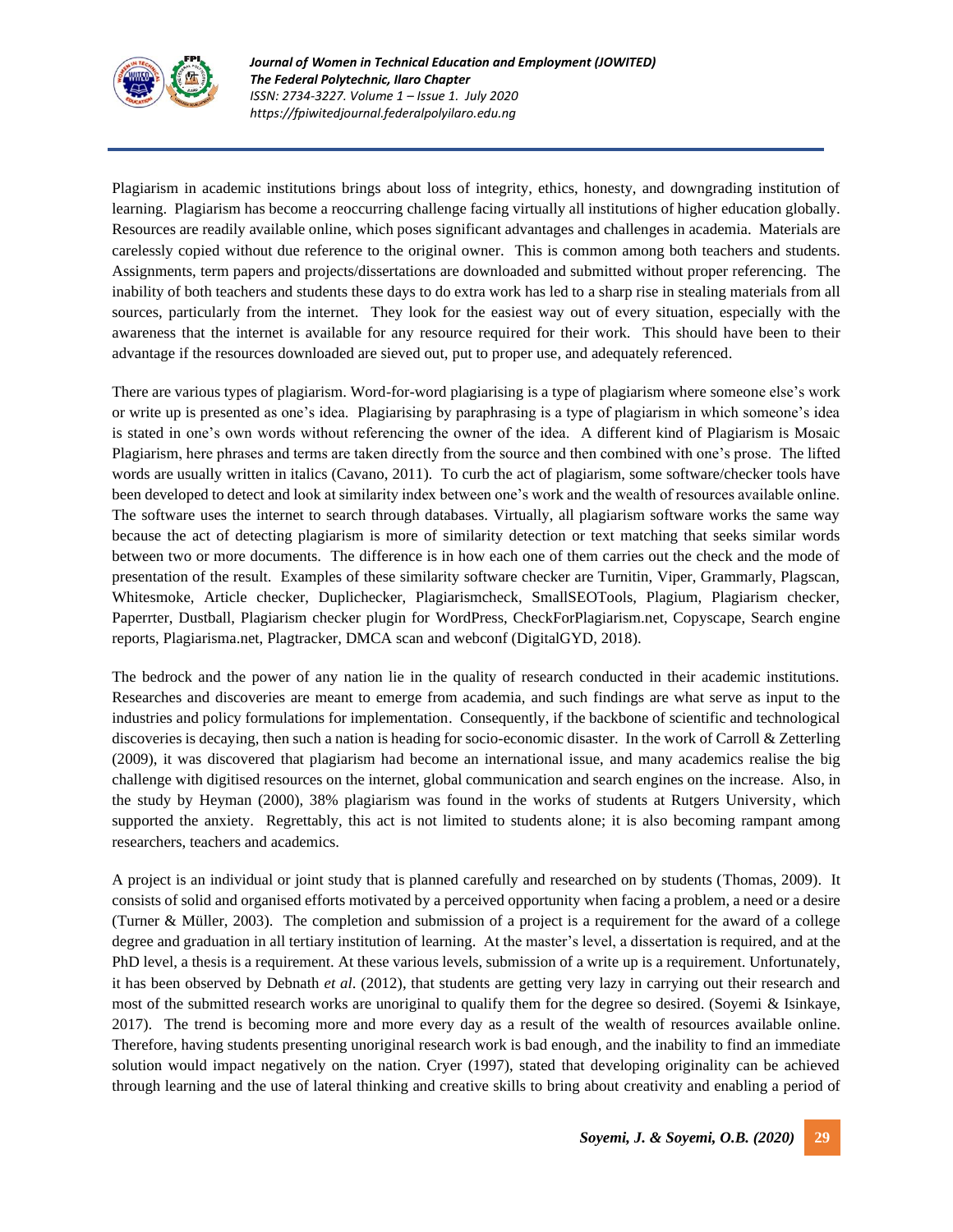

incubation of such skills to develop well. Therefore, originality can be achieved in research through time and effort (Blaxter, Hughes & Tight, 1998).

According to Glendinning (2014), the procedures for detecting plagiarism and academic fraud used in the E.U. were based on the reports of the 27 countries concentrating specifically on works at the bachelor and master's levels. Responses indicated that there are some forms of policies at the institutional or departmental level for academic misconduct and plagiarism in most of the institutions involved in the survey with some declining saying no effective system in place. Most participants favour safeguarding of institutional autonomy against the idea of having central commands to the higher education information (HEI) for responding to plagiarism apart from those from France, Germany, Bulgaria, and Romania. They advocated for a set of national guidelines to respond to plagiarism. The findings established that there are poorly clear policies and systems to guarantee Academic integrity in many parts of Europe.

Ehrich, Howard, Mu & Bokosmaty (2016), had in a previous study reported plagiarism as a growing problem within Australian tertiary institutions and overseas. The authors revealed students' disposition towards plagiarism as naturally non-judgmental as the policies of their institutions. Their work compared responses from Australian and Chinese institutions wherein students' were shown to have strong mentalities against plagiarism with a minority, however, displaying concerning discernments and understandings of plagiarism. The results from the administered questionnaire discovered that 90% of students in Chinese and Australian universities showed absence of consciousness to self-plagiarism as a form of any academic wrongdoing

Bruton & Childers (2016) interviewed twenty-three academics, from different departments in a public university in the southeastern United States to determine their viewpoints on student plagiarism and Turnitin. The findings showed that there are conflicting reports as to what led to student plagiarism from various faculties which include disagreements about penalties, failure to grasp basic norms of academic writing, laziness, teachers who do not adequately explain the purpose of proper referencing and many more.

From the foregoing, it can be understood that undergraduate students in Europe, the United States and other developed nations lack the understanding of plagiarism and plagiarist acts, and so commit the act freely and ignorantly

This study determines the extent of plagiarism among students of The Federal Polytechnic Ilaro, which is the case study and proposes the introduction of similarity index software in all Nigeria tertiary institutions for originality, innovations, quality assurance and escapes the torture of plagiarism

## **2. Methodology**

## **2.1 Data Collection Method**

Survey method and statistical analysis of one of the past sets of HND II students' projects from the Department of Computer Science were adopted in carrying out this study. The past HND II students' project were digitised and checked against plagiarism. The method of data collection was through a structured questionnaire containing awareness and perception of participants on the introduction of plagiarism software in academic institutions for quality assurance purposes.

#### **2.2 Sample Size and Sampling Technique**

This study considered the population of both HND II students, which cuts across the five (5) Schools in Federal Polytechnic, Ilaro and her academic staff in the academic session. The total number of registered HND II students was One thousand, five hundred and forty-one (1,541), while that of academic staff was four hundred and fifty (450).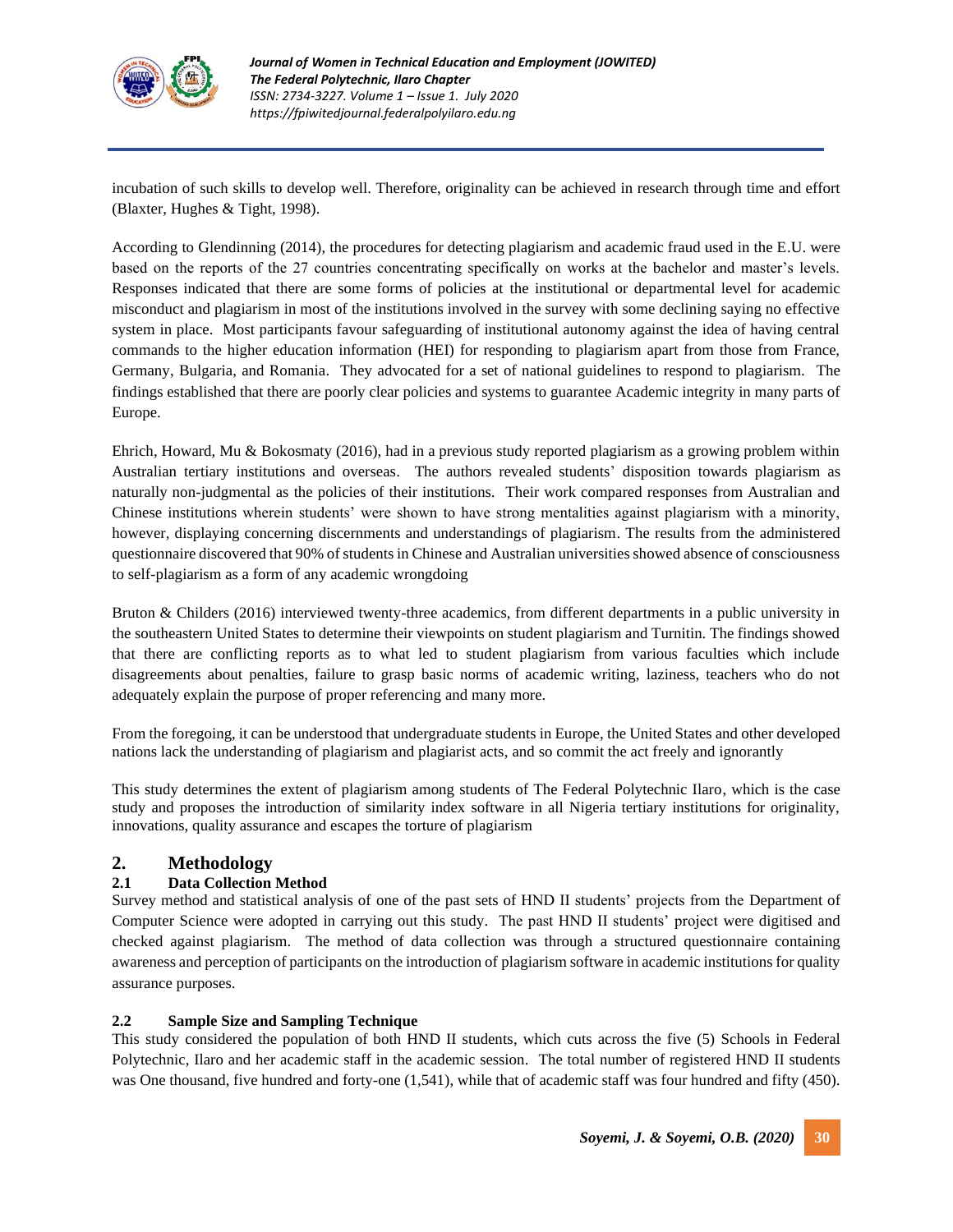

Thereafter, Yamene (1967) sample size calculator was then employed to determine the appropriate sample size of three hundred and eighteen (318) scientifically from among the students' populace and Two hundred and twelve (212) from the population of academic staff. The student's sample was selected from each schools' population using Proportional Stratification sampling technique as calculated below.

Students' population size:  $N = N_1 + N_2 + N_3 + N_4 + N_5 = 252 + 621 + 392 + 204 + 72 = 1541$ Where  $N_1, N_2, \ldots, N_5$  represents the school of: Engineering, Management, Applied Science, Environmental and Communication.

However, the aggregate sample size selected from the five schools was calculated.

 $n=\frac{N}{1+\lambda}$  $\frac{N}{1 + Ne^2} = \frac{1541}{1 + 1541(0)}$  $\frac{1241}{(0.05)^2} \approx 318$ 

Where  $n =$  sample size to be selected;  $N =$  population size and  $e =$  random error term ( $\pm 0.05$ ) Using the stratified proportional allocation technique per stratum, we have

$$
n_i = \frac{nN_i}{N} \qquad i = 1, 2, \dots, 5
$$

School of Engineering:  $n_1 = \frac{nN_1}{N}$  $\frac{N_1}{N} = \frac{318(252)}{1541}$  $\frac{1.8(252)}{1541}$  = 52; School of Management :  $n_2 = \frac{nN_2}{N}$  $\frac{N_2}{N} = \frac{318(621)}{1541}$  $\frac{1541}{1541} = 128$ School of Applied Science:  $n_3 = \frac{nN_3}{N}$  $\frac{3N_3}{N} = \frac{318(392)}{1541}$  $\frac{18(392)}{1541} = 81$ ; School of Environmental :  $n_4 = \frac{nN_4}{N}$  $\frac{SN_4}{N} = \frac{318(204)}{1541}$  $\frac{1541}{1541} = 42$ School of Communication:  $n_5 = \frac{nN_5}{N}$  $\frac{N_5}{N} = \frac{318(72)}{1541}$  $\frac{16(72)}{1541} = 15$ 

The required sample size for the academic staff is also computed as

$$
n = \frac{N}{1 + Ne^2} = \frac{450}{1 + 450(0.05)^2} \approx 212
$$

Thus, the total sample size from which a designed questionnaire was examined for this research was five hundred and thirty (530) individuals.

#### **2.3 Method of Data Analysis**

Descriptive Statistics method of data analyses was applied to scale statements and examine the order of importance through pictorial representation.

#### **3. Results and Discussion**

Graphical representation of analysis was employed to present the distribution and opinion of the sample on the issues raised in the administered questionnaire.

Figure 1 depicts the gender distribution of the two categorised participants with about 56%, 49.6% of them being male academic staff and students while 44%, 50.4% were female academic staff and students respectively. This indicates that the majority of the participants were male.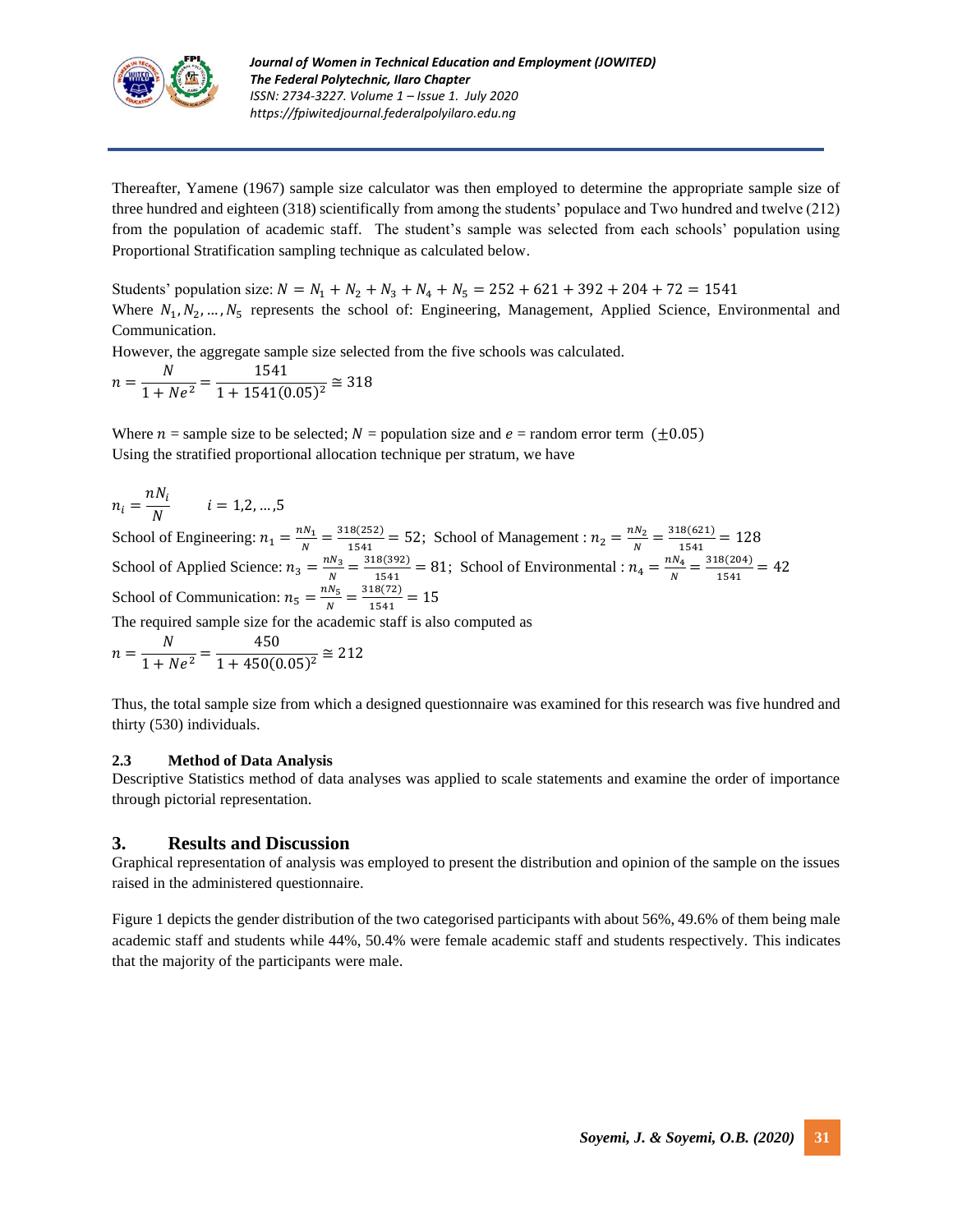



Figure 1: Distribution of the two participants by sex

It is evidenced in figure 2 that all the academic staff of the institution are aware of plagiarism, but few (20.8%) of the students said they are not aware at all while 5% of them were not even sure whether plagiarism exist or not.



Figure 2: Distribution of participants on awareness of plagiarism

Figure 3 showed that all the randomly selected academic staff download resources from the web, 82% of the students do the same, while 18% do not. This implies that information technology has been a viable tool of use in academic institutions in the world. Since the majority of the respondents are aware of the item analysed, then the analysed item exert positive response.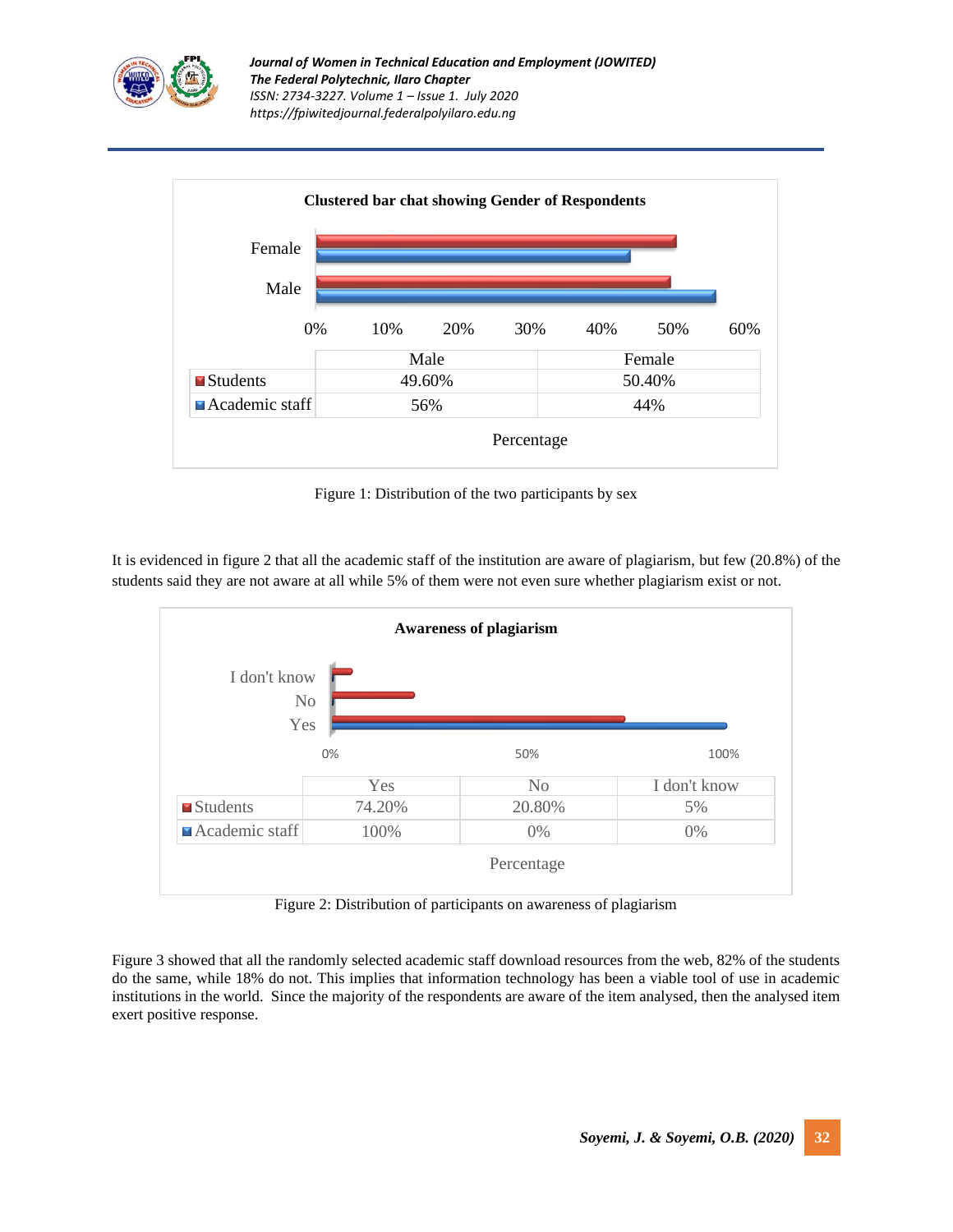



Figure 3: Distribution of participants with respect to internet usage

Figure 4 showed that majority of the randomly selected participants (both academic staff and students) downloaded publications from the internet, indicating 50% and 55%, respectively compared to project write-ups downloads (20% and 31.7%) and resource for assignments (30% and 13.3%) downloads.



Figure 4: Distribution of participants on types of resources downloaded from the internet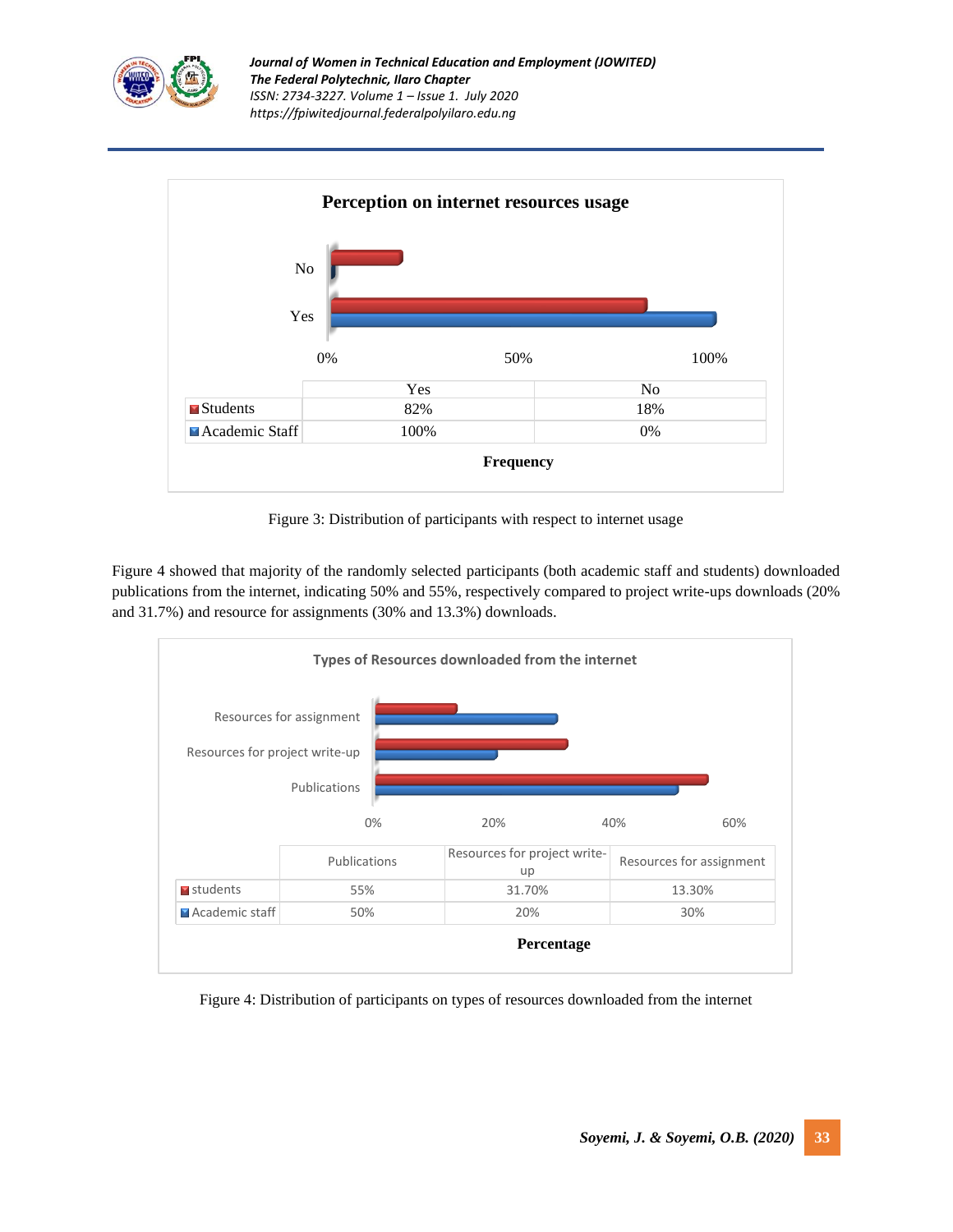

Based on what the participants do with their downloaded resources, results here indicates that majority of the academic staff (94%) read and write based on their understanding and cite materials, 37.9% of the students do same, 28.3% and 33.7% of the students "copy and paste materials for use", and "sieve materials and use" to enhance the quality of their project write-ups as depicted in Figure 5, respectively.



Figure 5: Distribution of participants on how they use the downloaded resources

In Figure 6, the participants (both academic staff and students) were asked if they are aware of anyone who might have been indicted on plagiarism. The results showed 62% of the academic staff who knew more than two people that plagiarised and indicted 13.8% knew no persons that plagiarised.



Figure 6: Distribution on the perception of participants towards indictment on plagiarism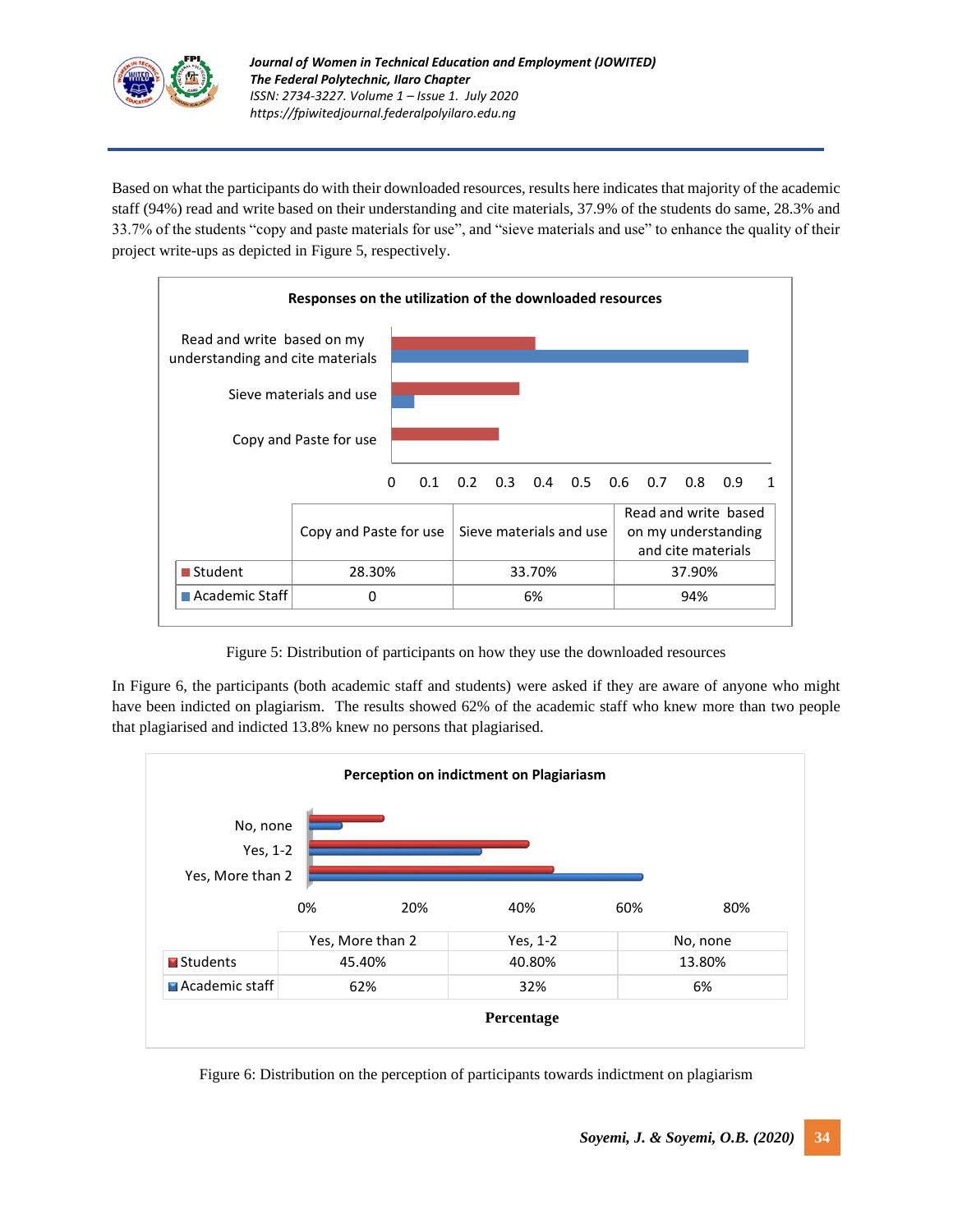

On whether to cite resources in any write-up, 63% of the students said "Yes" 10% said "No" while 23% of them said they don't know. But for the academic staff, all the participants (100%) said it is necessary to do so, as shown in Figure 7.



Figure 7: Distribution on the perception of participants towards necessity in citing resources in any write-up

Analysis of Figure 8 demonstrated that majority of the respondents have a positive opinion on the introduction of plagiarism software in the institution as 98% and 80% of the academic staff and students said "Yes" while 20% of the students have a negative perception on its introduction. However, 2% of the academic staff were undecided on the introduction of plagiarism software in the institution.



Figure 8: Distribution on the perception of participants towards necessity in citing resources

In Figure 9, the majority of the participants, both academic staff and students opined that the quality and originality of work could be attained by introducing Plagiarism software in tertiary institutions such as Federal Polytechnic, Ilaro.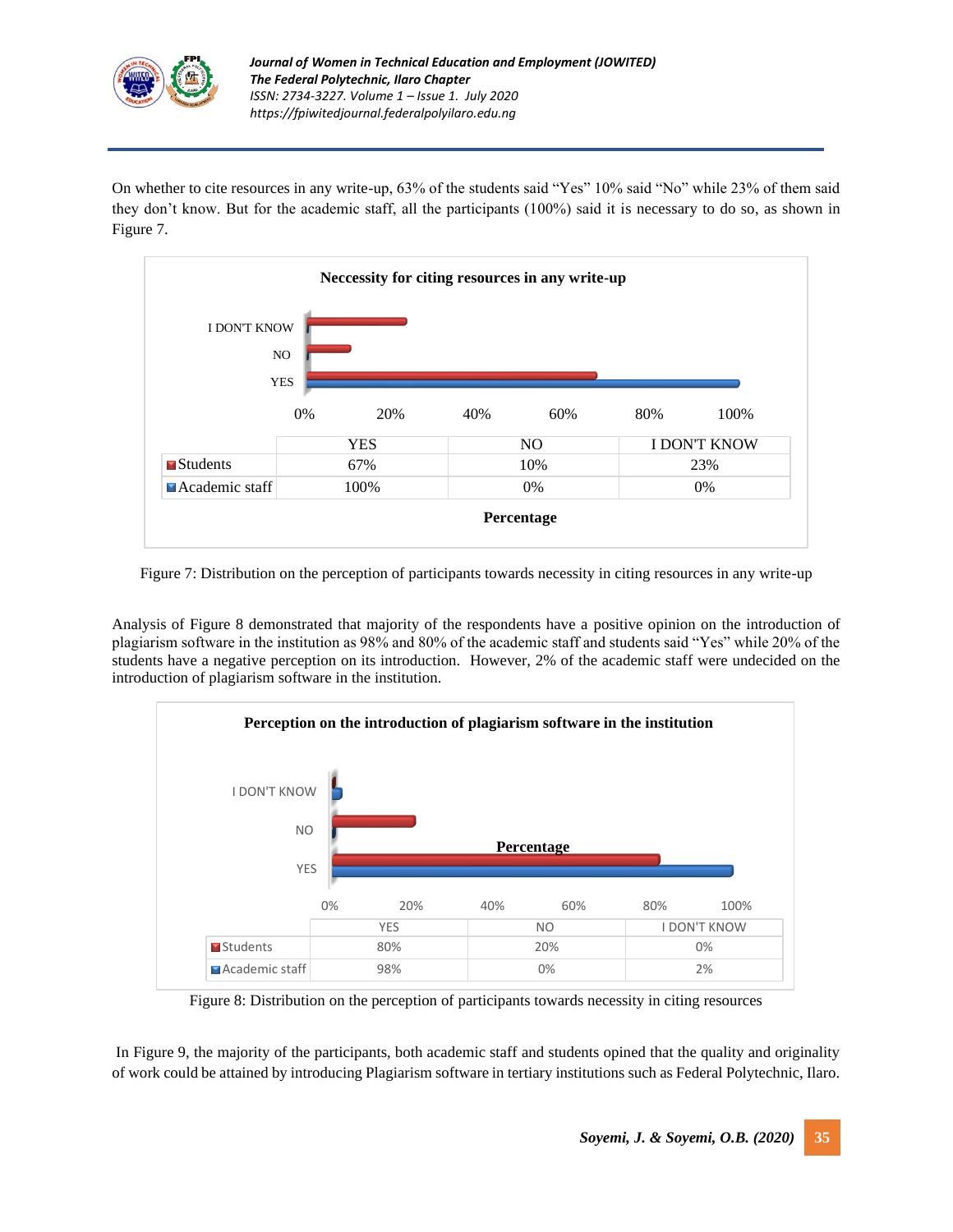

Only 7% of the students have a negative perception about it, while 7% and 11% of the academic staff and students neither have a positive or negative perception of quality and originality attainment.



Figure 9: Distribution of participants' perception of Quality and Originality attainment

In Figure 10 on whether the concept should be introduced, evidence shows that all the academic staff (100%) are ready to take advantage of it as it will reveal the originality of their supervised students' work and create goodwill for the institution locally and internationally in the aspect of research. Meanwhile, 35.8% of the students never had a positive nor negative opinion on the introduction of the respective software.



Figure 10: Distribution of participants' perception of Quality and Originality attainment as a result of plagiarism software introduction.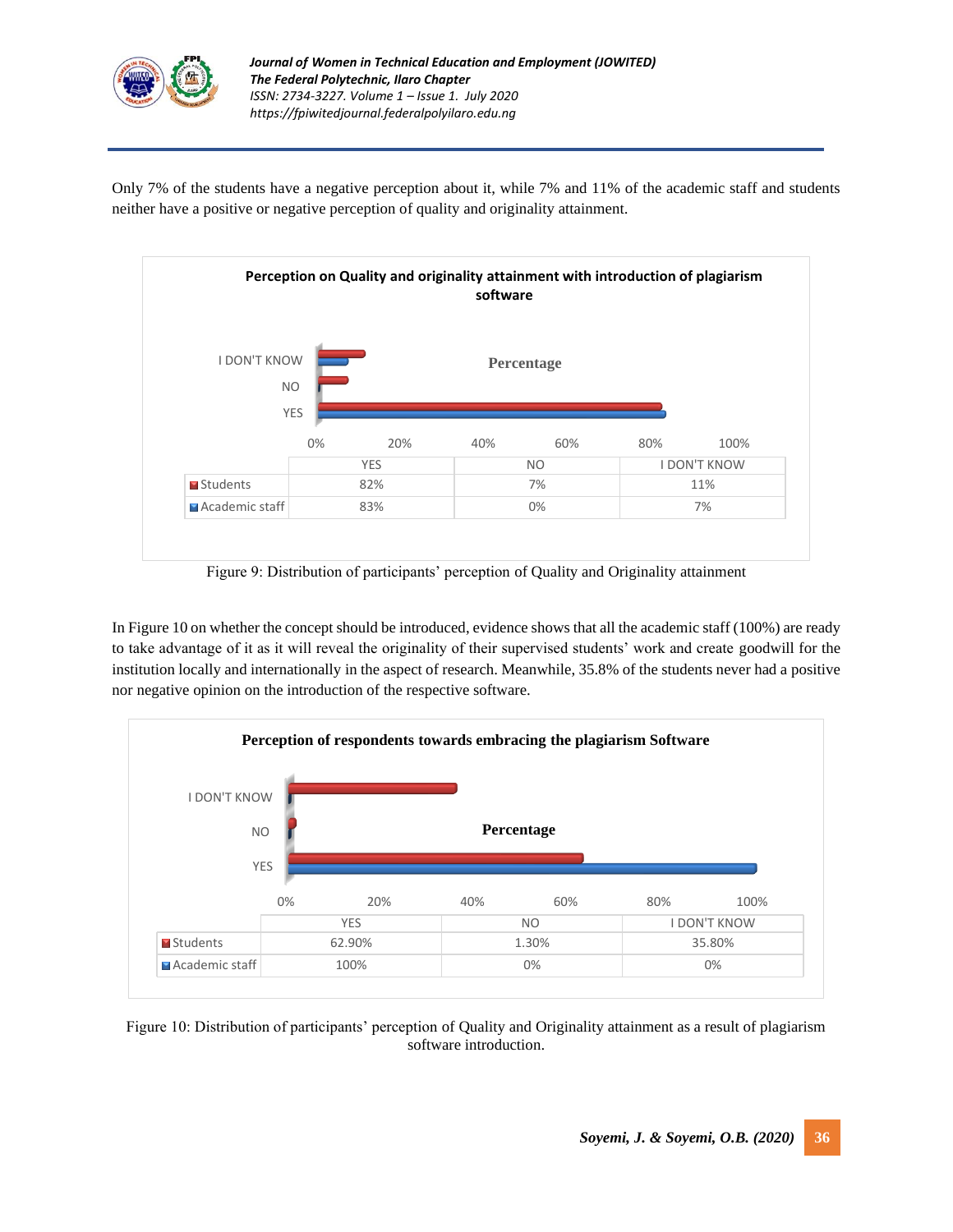

Figure 11 depicts the plagiarism test carried out on a past set of HND II students in the Department of Computer Science. With a similarity index benchmark of  $\leq 21\%$ , the results of the analysis shows 2% project with less than 21% plagiarism, 13% project with 22-30% plagiarism, 10% with 31-40% plagiarism, 15% with 41-50% and 60% of the students' project with over 50% plagiarism.



Figure 11: Analysis of Digitized Projects

# **4. Conclusions**

The foregoing indicates that information technology via the internet is a viable tool used in academic institutions across the world because of the wealth of resources available, most of which are free of charges. Many academics, teachers and students alike take advantage of these resources to advance in academics. The students, however, have turned this benefit to a negative one in the level of copy and paste work carried out by them. The results of this study showed the level of plagiarism decadence among the students with quite a number being unaware of the crime. The results from this study confirmed the level of academic fraud being practised by the students, which should be a significant concern in the institutions, and a pointer to malpractices in the academic community. However, the majority of teachers and students are willing to embrace the introduction of the plagiarism-checking software. If introduced, will benefit both the students and their tutor in their academic work. Aside from improving the research image of the institution through quality research publications output, the academics becomes more confident and have the sense of originality. Promoting quality, originality, innovation and academic excellence can only be achieved through creative thinking and hence the proposal to introduce Plagiarism software checker in all educational institutions.

## **References**

Blaxter, L., Hughes, C. & Tight, M. (1998). *How to research*. USA: Open University Press